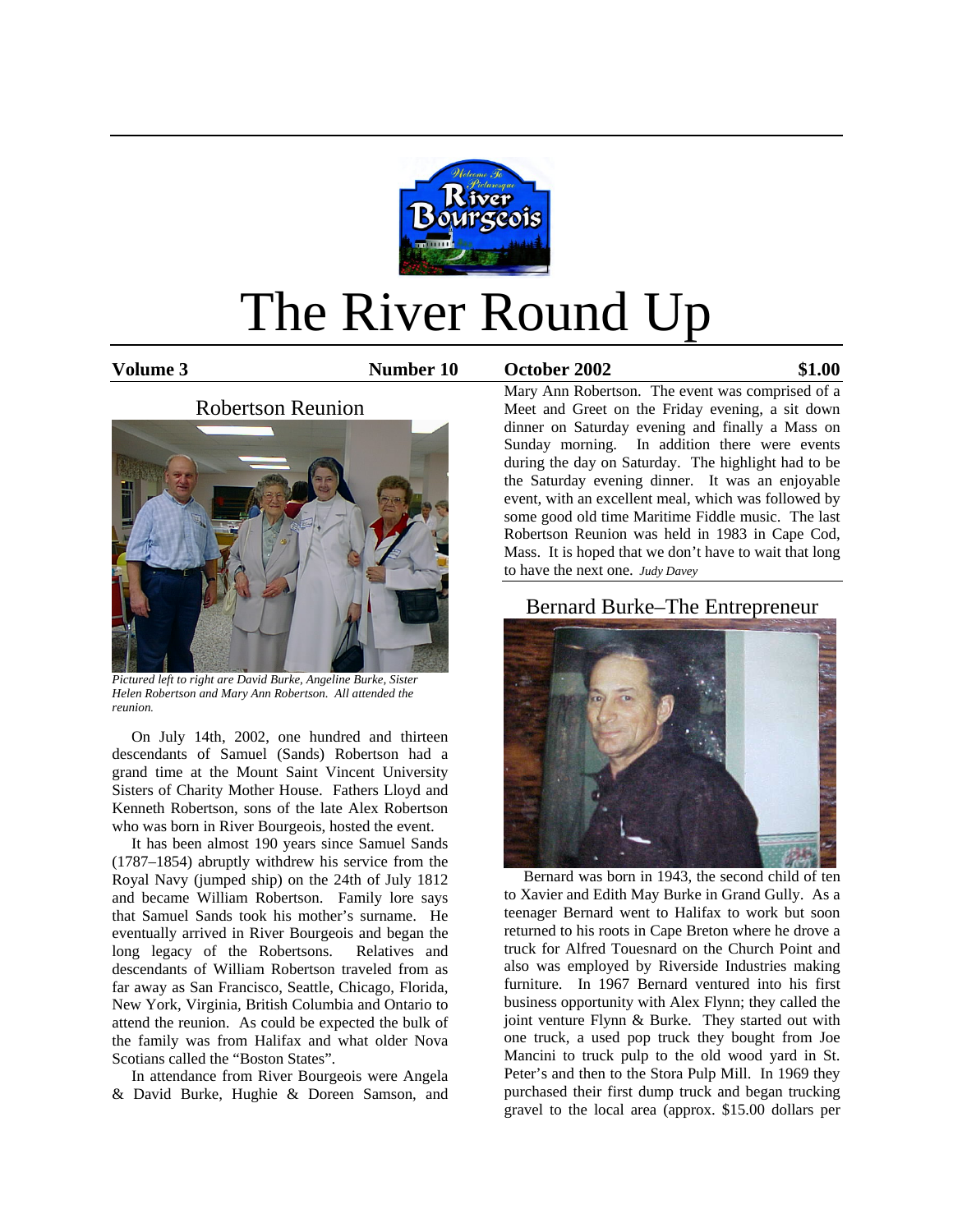load). At the same time Bernard drove the school bus in Oban/Seaview for eighteen years from 1970 to 1988 and ensured that these children arrived to and from school safely no matter how bad the snowstorm was. In 1977 brothers Clem and Conrad became part of the famous trio when they bought out Alex Flynn and in 1979 the three brothers formed Burke Bros. Trucking Co. Ltd. Another brother John has been an employee since the company began in 1979. Custom crushing, land clearing, excavation, dug wells and disposal systems are services now also offered by the company.

 In the early eighties Bernard started yet another business venture, this time getting into pulp cutting and silviculture work and in 2001 he formed Bernard Burke & Sons Forestry Ltd. In the early seventies Bernard now occupied with his business, became quite smitten with a beautiful young school teacher (most people fall in love with their teacher in grade two but Bernard waited until he was in his twenties) named Mary MacDougall of the Church Point. Mary had come to River Bourgeois at the age of five to live with Alan & Annie Touesnard. She had taught in River Bourgeois for two years and was now teaching in Halifax. However, in 1973 Mary wishing to be nearer to Bernard went to teach in Arichat and in 1974 they wed. Twenty-eight years later they have four children, Blair a graduate of Holland College works in Port Hawkesbury, Brian chose to follow in Dad's footsteps and works for Burke Bros. Trucking, and daughters Brenda and Ann are both St. FX students.

 Mary continues to teach as a substitute. As all off River Bourgeois and surrounding areas know, Burke Bros have been very generous and supporting of the many charity and functions in the community and we are very grateful to them. Burke Bros. and Burke families we wish you all a continued success*. Sharon Chilvers*

#### Amos Thibeau: the fiddler

 Amos was born in 1904 to a musical family in Thibeauville. He was the son of Peter and Justine Thibeau. Even as a child, fiddle music was dancing in his head. At the age of nine while playing the fiddle, a crate had to be placed under his feet, as his legs were too short for his feet to hit the floor. Two of Amos's brothers played the fiddle along with their dad but Amos also played the accordion. During the depression years Amos's parents fell on hard times, as did most people in River Bourgeois so all the nickels and dimes he received for playing at dances went to help support the family.

 In his early twenties Amos moved to Halifax where he played at the Old Dundas Theatre and on Radio station CHNS as the "old time fiddler" from Cape Breton joining newcomer Hank Snow. Amos earned from two to three dollars an evening during the week but on Sundays was paid three dollars. In 1935 Amos married his true love, Eva Mae Burke of River Bourgeois, and they made Thibeauville their home. They had two daughters Shirley and Rose, both now in Halifax. The Thibeau residence was always filled with musicians and wannabe stars including Milton and Richard Pottie, Arthur Fougere and Leo Boucher on the guitar while Donald Fougere and Gordon Cote played the fiddle. The house was a gathering place in the winter for all the men home from the lake boats. As the music filled the air, Mae would fill the teacups.



 Starting in 1953 Amos would move his family to Halifax during the summer where he was employed and they would return home for the school year. In 1985 as Amos and Mae celebrated their 50th wedding anniversary, so did their friends Mr. & Mrs Hank Snow. Hank sent a tribute to Amos at that time stating, … "Amos I remember the days of starvation when we worked the Old Family theatre on Barrington Street and the Community Theatre Gala New Year's Eve Shows and also the program Down on the Farm. Amos you were one of the finest fiddler players and did not have to take a backseat to our late friends, Don Messer, George Chappell or Ned Landry and others". An autograph photo was enclosed. Amos played his fiddle for family and friends every chance he got until the age of eighty-seven. Sadly he passed away in 1992. He will always be remembered for his fine music and the joy he brought to so many. Wife Mae at age eighty-seven still enjoys a full life in Halifax near her daughters, six grandchildren and six great grandchildren. *Sharon Chilvers* 

#### Filles de Jesus celebrate 100 years

 On Sunday, October 13, Les Filles de Jesus will celebrate a very important milestone. Founded in France in 1834, they established schools, hospitals, and worked in parishes throughout France. Suddenly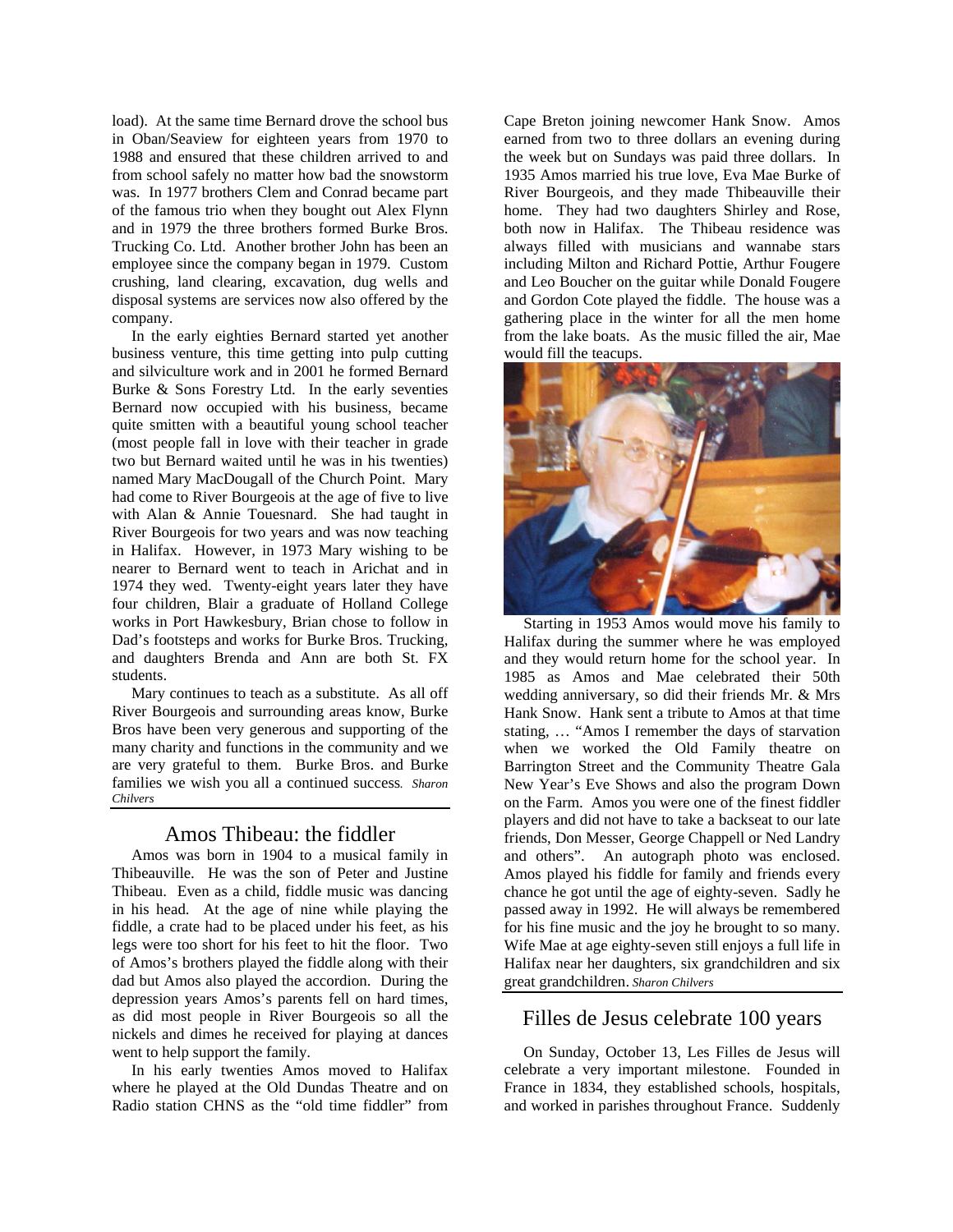in 1902 all this ended when the French Parliament issued a decree of expulsion which closed the 80 convents of the sisters. Nearly 500 sisters were now homeless. The Mother General of the order began sending letters to Canadian Bishops offering the sisters for hospitals and schools. Bishop Cameron of Antigonish asked them to work in Arichat, Cheticamp and Sydney. Two sisters, Patern Marie and Marie Alfred were welcomed by the Arichat parishioners on December 24,1902.

 During their 100 years in Richmond County, Les Filles de Jesus worked in seven parishes including our parish of River Bourgeois; they operated a convent in Arichat for many years and kept boarders from all over Cape Breton. I lived and studied at this convent during three years of Senior High School.

 The celebration consists of Mass of Thanksgiving at 1:30 p.m.; Blessing of the Memorial Cairn at 3 p.m., meet the sisters at 3:30 p.m. and Banquet at 5 at La Picasse, Petit De Grat. Everyone is invited to attend this celebration. The Parish representative on the committee to organize this event is Stanley McPhee and we wish to thank him for a job well done. *Therese Digout* 

#### Annual Party



*Back row L-R-Elizabeth Morrow, Wayne Bona, Roland Chaisson, Eddie Pottie. Front row L-R Kay Thompson, Sigrid & Peter Bardenz. Missing from the picture are Henry Martell (hiding behind Eddie) and Susan Pottie who served. Photo by D. Bardenz* 

 Three years ago when they opened their Mountain Stars Restaurant in Thibeauville, Sigrid & Peter Bardenz generously dedicated the last Sunday of the season to providing a dinner at their restaurant for some of the senior's of RB. The tradition continues and on Sept 22<sup>nd</sup> Eddie Pottie gathered his friends and they contributed about four hours of music to the event. Seniors' in Riverside apartments, who couldn't travel due to ill heath, had meals delivered to them. Kay Thompson pictured above is one of the many who have enjoyed this outing.

#### Weddings

**Sampson/Roach**: Charity Elissa, daughter of Dona Pottie, Bridgewater and James Sampson, Beaverbank was married on Sept. 14th to Michael Dean, son of Diane Roach, Weyakin, Sask. Charity is the granddaughter of Margaret & the late Peter Lorenzo Pottie and Caroline & James Sampson. Our congratulations and best wishes. The wedding took place in Lunenburg, NS. Charity & Michael are living in North Battleford, Sask.

**Sampson/Grimes**: Shari Audrey, daughter of Annette and Glen Sampson was married on Sept  $2^{1st}$ to John Edward, son of Marilyn and Carl Grimes. Our congratulations and best wishes. Shari and John will be living in Port Hawkesbury.

## Special Anniversaries

**Shupe –**Nora Cameron asked us to send congratulations and best wishes to her sister Ruth and Brother in law Leslie as they celebrate their 50th wedding Anniversary on Oct.4 th.

**Sampson-**Belated best wishes to Caroline and James Sampson who celebrated their 69<sup>th</sup> anniversary on July  $29<sup>th</sup>$ .

**Sampson-**Belated best wishes also to Vera and Anselm Sampson who celebrated their  $50<sup>th</sup>$  on August the  $18<sup>th</sup>$ .

**Pettigrew-On Sept 18<sup>th</sup> Mary and Bob Pettigrew** celebrated their  $50<sup>th</sup>$ .Our congratulations and Best wishes.

**Cosman-**Mary and Kenneth Cosman, pictured below on their wedding day, will be celebrating their  $50<sup>th</sup>$ anniversary on October  $5<sup>th</sup>$ .



An Open House is planned from 1:30 to 3:30 followed by mass at 4 pm. All are welcome to drop